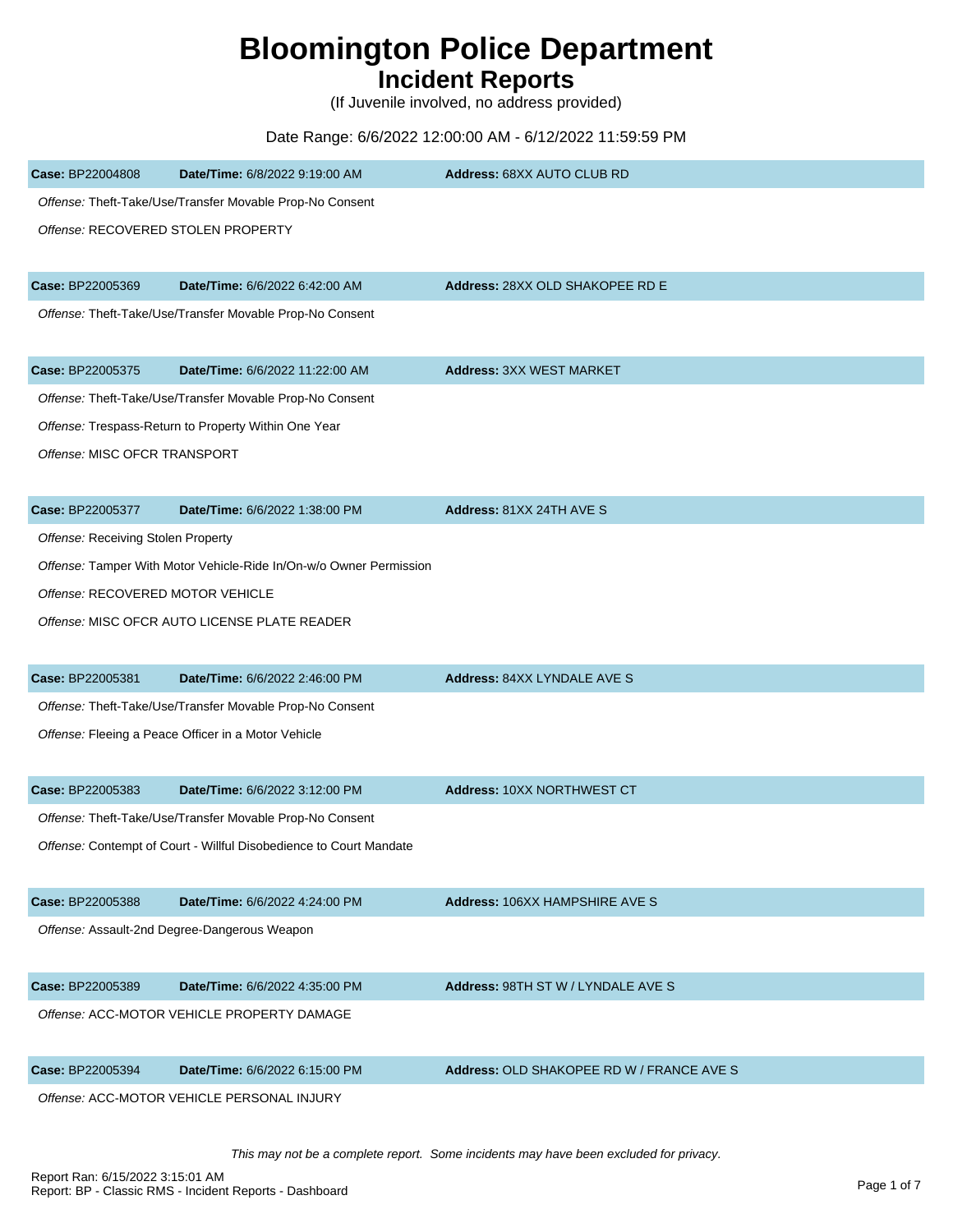| Case: BP22005398                   | Date/Time: 6/6/2022 5:53:00 PM                                                                | Address: 105XX BEARD AVE S                   |
|------------------------------------|-----------------------------------------------------------------------------------------------|----------------------------------------------|
| Offense: LOST/MISSING PERSON       |                                                                                               |                                              |
| Case: BP22005404                   | Date/Time: 6/6/2022 9:54:00 PM                                                                | Address: 79XX NICOLLET AVE S                 |
|                                    | Offense: Obstruct Legal Process-Interfere w/Peace Officer                                     |                                              |
|                                    | Offense: Traffic - DWI - Refuse to submit to chemical test; Breath or test refusal or failure |                                              |
|                                    | Offense: Traffic - DWI - Operate Motor Vehicle Under Influence of Alcohol                     |                                              |
|                                    | Offense: Carrying Pistol While Under Influence of Alcohol-Concentration 0.10 or more          |                                              |
|                                    | Offense: Drugs - Possession of Drug Paraphernalia - Use or Possession Prohibited              |                                              |
| Case: BP22005417                   | Date/Time: 6/6/2022 9:15:00 PM                                                                | Address: 53XX HYLAND GREENS DR               |
|                                    | Offense: Theft-Take/Drive Motor Vehicle-No Owner Consent                                      |                                              |
| Case: BP22005418                   | Date/Time: 6/6/2022 12:00:00 PM                                                               | Address: 93XX COLLEGEVIEW RD                 |
| Offense: MISC OFCR INFORMATION     |                                                                                               |                                              |
| Case: BP22005420                   | Date/Time: 6/7/2022 10:30:00 AM                                                               | Address: JUVENILE INVOLVED AND/OR NOT PUBLIC |
| Offense: Receiving Stolen Property |                                                                                               |                                              |
|                                    | Offense: Theft-Take/Use/Transfer Movable Prop-No Consent                                      |                                              |
|                                    | Offense: Felony Contempt of Court - Disobey Subpoena-Crime of Violence                        |                                              |
| Case: BP22005421                   | Date/Time: 6/7/2022 12:25:00 PM                                                               | Address: 34XX SHEPHERD HILLS DR              |
|                                    | Offense: ACC-MOTOR VEHICLE PROPERTY DAMAGE                                                    |                                              |
| Case: BP22005422                   | Date/Time: 6/7/2022 11:55:00 AM                                                               | <b>Address: 106XX BRUNSWICK RD</b>           |
| Offense: MISC OFCR WELFARE CHECK   |                                                                                               |                                              |
| Case: BP22005427                   | Date/Time: 6/7/2022 2:23:00 PM                                                                | Address: JUVENILE INVOLVED AND/OR NOT PUBLIC |
|                                    | Offense: ACC-MOTOR VEHICLE PROPERTY DAMAGE                                                    |                                              |
| Case: BP22005430                   | Date/Time: 6/7/2022 3:24:00 PM                                                                | Address: 83RD ST W / BLAISDELL AVE S         |
|                                    | Offense: Fleeing a Peace Officer in a Motor Vehicle                                           |                                              |
| Case: BP22005431                   | Date/Time: 6/7/2022 5:06:00 PM                                                                | <b>Address: 3XX WEST MARKET</b>              |
|                                    | Offense: Theft-Take/Use/Transfer Movable Prop-No Consent                                      |                                              |

Offense: Give Peace Officer False Name/Birthdate/ID Card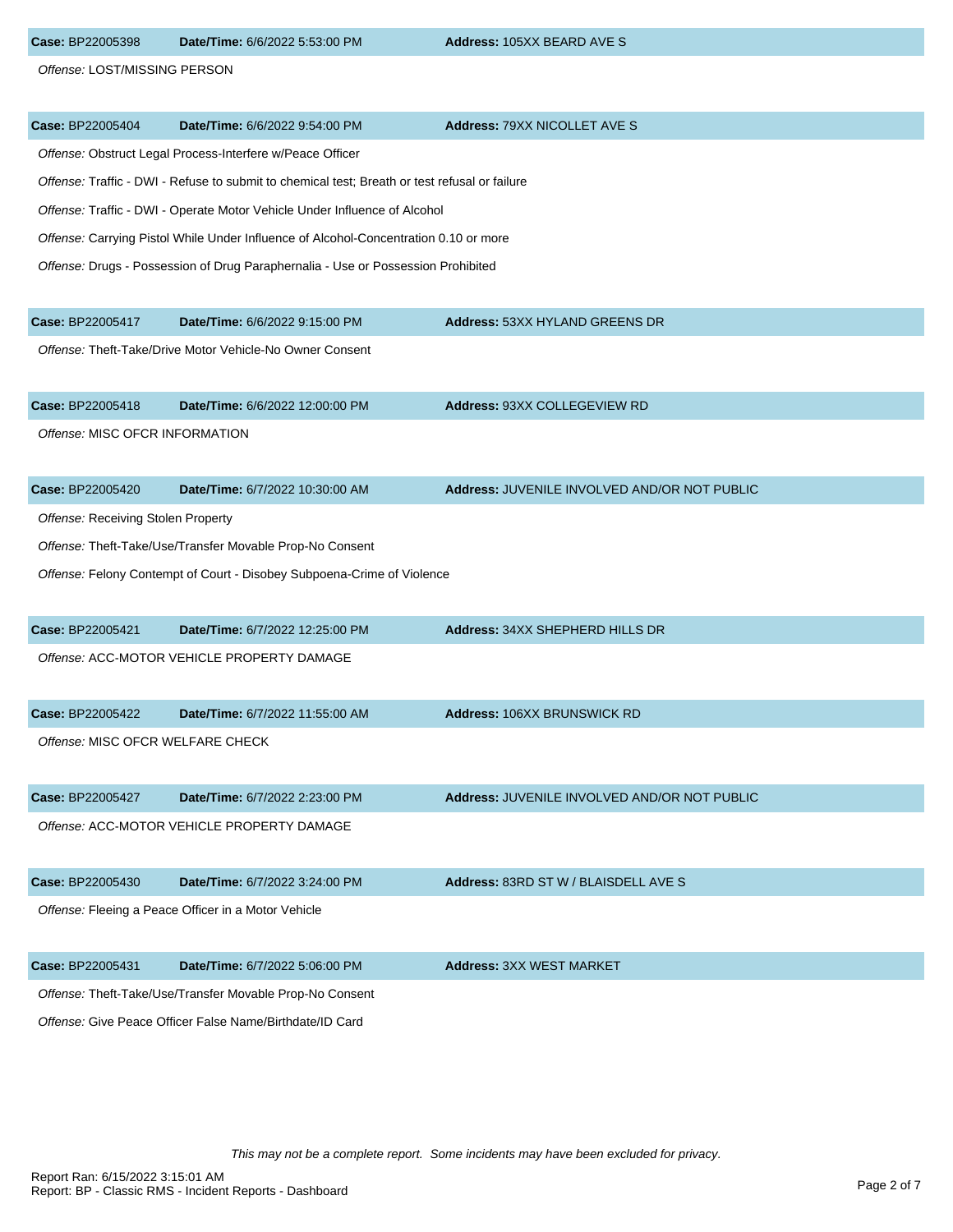| Case: BP22005432                           | Date/Time: 6/7/2022 3:58:00 PM                                                              | Address: 19XX 86TH ST E                      |
|--------------------------------------------|---------------------------------------------------------------------------------------------|----------------------------------------------|
|                                            | Offense: Threats of Violence - Cause or Attempt Cause Terror                                |                                              |
| Case: BP22005433                           | Date/Time: 6/6/2022 5:30:00 PM                                                              | <b>Address: 51XX BALMORAL LN</b>             |
|                                            | Offense: Theft-Take/Use/Transfer Movable Prop-No Consent                                    |                                              |
| Case: BP22005436                           | Date/Time: 6/7/2022 6:20:00 PM                                                              | Address: JUVENILE INVOLVED AND/OR NOT PUBLIC |
|                                            | Offense: Theft-Take/Use/Transfer Movable Prop-No Consent                                    |                                              |
| Case: BP22005443                           | Date/Time: 6/7/2022 7:40:00 PM                                                              | Address: JUVENILE INVOLVED AND/OR NOT PUBLIC |
|                                            | Offense: Theft-Take/Use/Transfer Movable Prop-No Consent                                    |                                              |
|                                            | Offense: MISC OFCR JUVENILE RUNAWAY LOCATED                                                 |                                              |
| Case: BP22005445                           | Date/Time: 6/7/2022 7:49:00 PM                                                              | Address: JUVENILE INVOLVED AND/OR NOT PUBLIC |
| Offense: JUV-CHILD PROTECTION              |                                                                                             |                                              |
| Case: BP22005448                           | Date/Time: 6/7/2022 10:05:00 PM                                                             | Address: 22XX KILLEBREW DR                   |
| Offense: Assault-5th Degree-Misdemeanor    |                                                                                             |                                              |
| Case: BP22005451                           | Date/Time: 6/8/2022 1:05:00 AM                                                              | Address: OLD SHAKOPEE RD E / OLD CEDAR AVE S |
|                                            | Offense: Fleeing a Peace Officer in a Motor Vehicle                                         |                                              |
| Case: BP22005455                           | Date/Time: 6/8/2022 5:18:00 AM                                                              | Address: 106XX HAMPSHIRE AVE S               |
|                                            | Offense: Assault-2nd Degree-Dangerous Weapon                                                |                                              |
|                                            | Offense: Threats of Violence - Cause or Attempt Cause Terror                                |                                              |
|                                            | Offense: Damage to Property - 1st Degree - Value Reduced Over \$1000                        |                                              |
| Offense: Overwork/Mistreat Animals-Cruelty |                                                                                             |                                              |
| Offense: MISC OFCR WARRANT ARREST          |                                                                                             |                                              |
| Case: BP22005473                           | Date/Time: 6/8/2022 5:47:00 PM                                                              | Address: 96XX OAKLAND AVE S                  |
|                                            | Offense: Violate No Contact Order - Within 10 years of the first of two or more convictions |                                              |
| Case: BP22005475                           | Date/Time: 6/8/2022 5:20:00 PM                                                              | <b>Address: 3XX NORTH GARDEN</b>             |
|                                            | Offense: Theft-Take/Use/Transfer Movable Prop-No Consent                                    |                                              |
| Case: BP22005480                           | Date/Time: 6/8/2022 6:47:00 PM                                                              | Address: JUVENILE INVOLVED AND/OR NOT PUBLIC |
| Offense: JUV-CHILD PROTECTION              |                                                                                             |                                              |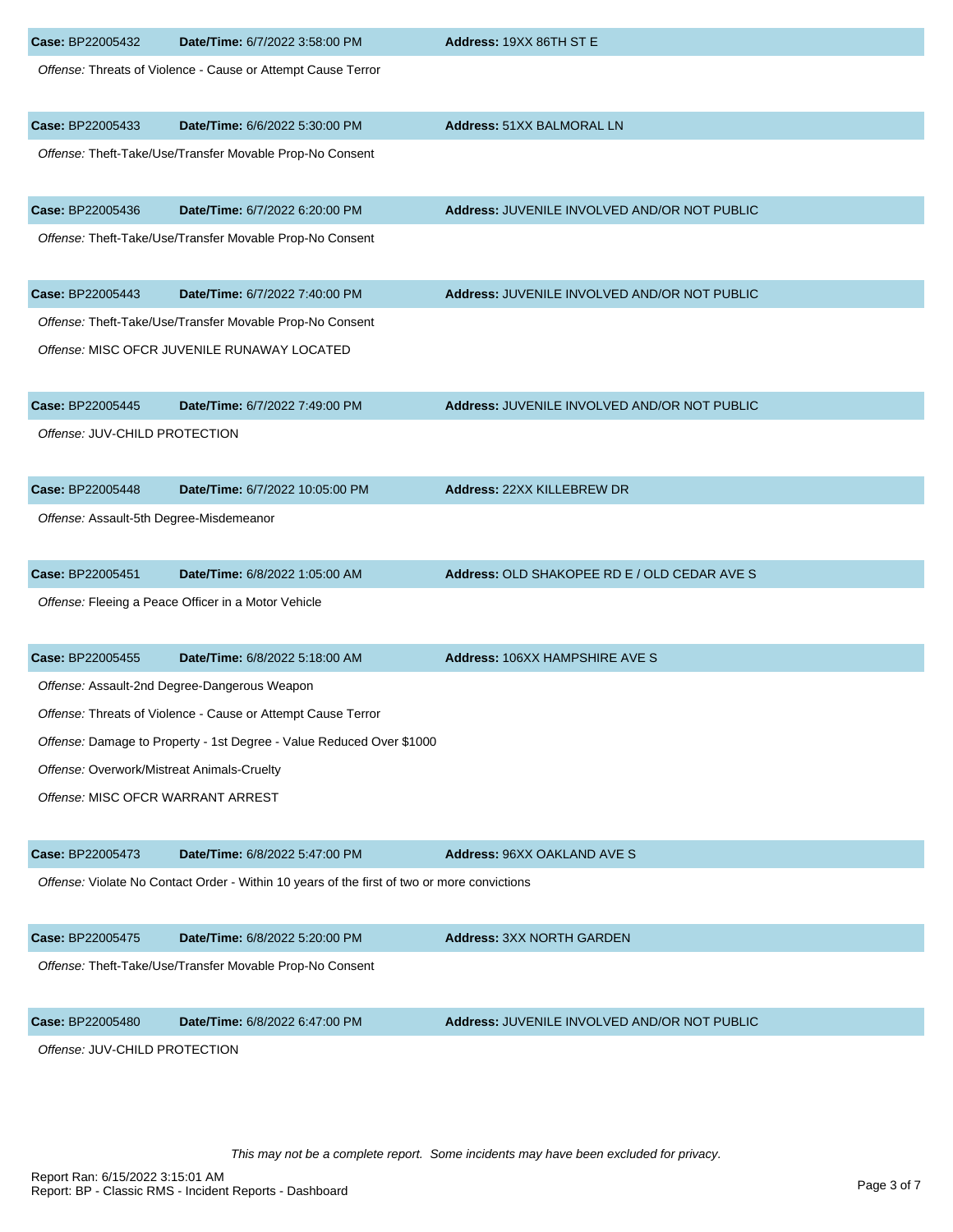| Case: BP22005483                                                                    | Date/Time: 6/8/2022 8:15:00 PM                                                                                  | Address: JUVENILE INVOLVED AND/OR NOT PUBLIC |  |
|-------------------------------------------------------------------------------------|-----------------------------------------------------------------------------------------------------------------|----------------------------------------------|--|
|                                                                                     | Offense: Fleeing a Peace Officer in a Motor Vehicle                                                             |                                              |  |
|                                                                                     | Offense: MISC OFCR AUTO LICENSE PLATE READER                                                                    |                                              |  |
|                                                                                     |                                                                                                                 |                                              |  |
| Case: BP22005486                                                                    | Date/Time: 6/8/2022 8:57:00 PM                                                                                  | <b>Address: 17XX AMERICAN BLVD E</b>         |  |
|                                                                                     | Offense: MISC PUBLIC HARRASSMENT RESTRAINING ORDER                                                              |                                              |  |
| Case: BP22005492                                                                    | Date/Time: 6/9/2022 3:58:00 AM                                                                                  | <b>Address: 78XX NORMANDALE BLVD</b>         |  |
| Offense: SUSPICIOUS ACTIVITY                                                        |                                                                                                                 |                                              |  |
| Case: BP22005505                                                                    | Date/Time: 6/9/2022 3:14:00 PM                                                                                  | Address: 6XX AMERICAN BLVD E                 |  |
|                                                                                     | Offense: Financial Transaction Card Fraud-Use-No Consent                                                        |                                              |  |
| Case: BP22005513                                                                    | Date/Time: 6/9/2022 6:50:00 PM                                                                                  | Address: JUVENILE INVOLVED AND/OR NOT PUBLIC |  |
| Offense: Unlawful Smoking                                                           |                                                                                                                 |                                              |  |
|                                                                                     |                                                                                                                 |                                              |  |
| Case: BP22005517                                                                    | Date/Time: 6/9/2022 8:57:00 PM                                                                                  | <b>Address: 7XX AMERICAN BLVD E</b>          |  |
|                                                                                     | Offense: Drugs - 5th Degree - Possess Schedule 1,2,3,4 - Not Small Amount Marijuana                             |                                              |  |
|                                                                                     | Offense: Theft-Take/Use/Transfer Movable Prop-No Consent                                                        |                                              |  |
|                                                                                     | Offense: Contempt of Court - Willful Disobedience to Court Mandate                                              |                                              |  |
| Case: BP22005534                                                                    | Date/Time: 6/10/2022 10:11:00 AM                                                                                | Address: 78TH ST W / FRANCE AVE S            |  |
|                                                                                     | Offense: ACC-MOTOR VEHICLE PROPERTY DAMAGE                                                                      |                                              |  |
| Case: BP22005535                                                                    | Date/Time: 6/10/2022 11:01:00 AM                                                                                | Address: JUVENILE INVOLVED AND/OR NOT PUBLIC |  |
|                                                                                     | Offense: Theft-Take/Use/Transfer Movable Prop-No Consent                                                        |                                              |  |
| Case: BP22005539                                                                    | Date/Time: 6/10/2022 12:19:00 PM                                                                                | Address: JUVENILE INVOLVED AND/OR NOT PUBLIC |  |
|                                                                                     | Offense: Prostitution-Prostitute-Hired, Offers, or Agrees to be Hired to Engage in Prostitution in Public Place |                                              |  |
| Case: BP22005542                                                                    | Date/Time: 6/10/2022 2:37:00 PM                                                                                 | <b>Address: 17XX AMERICAN BLVD E</b>         |  |
| Offense: RECOVERED MOTOR VEHICLE                                                    |                                                                                                                 |                                              |  |
| Offense: Receiving Stolen Property                                                  |                                                                                                                 |                                              |  |
| Offense: Drugs - 5th Degree - Possess Schedule 1,2,3,4 - Not Small Amount Marijuana |                                                                                                                 |                                              |  |
|                                                                                     | Offense: Possession of Burglary or Theft Tools                                                                  |                                              |  |
| Case: BP22005547                                                                    | Date/Time: 6/10/2022 4:55:00 PM                                                                                 | Address: JUVENILE INVOLVED AND/OR NOT PUBLIC |  |
|                                                                                     |                                                                                                                 |                                              |  |

Offense: MISC OFCR INFORMATION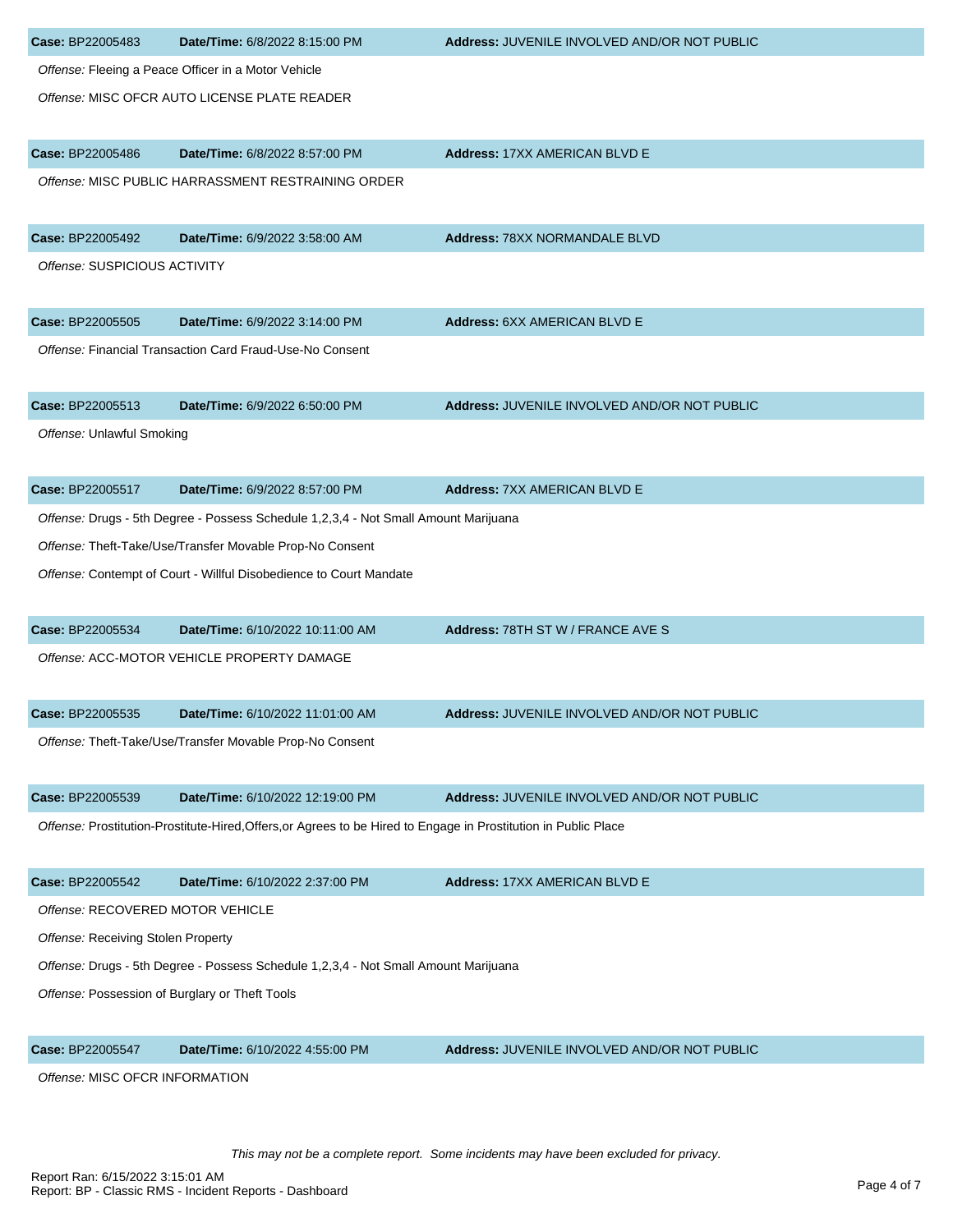| Case: BP22005553                  | Date/Time: 6/10/2022 7:17:00 PM                                                            | Address: 8XX 78TH ST E                       |
|-----------------------------------|--------------------------------------------------------------------------------------------|----------------------------------------------|
|                                   | Offense: Drugs - 5th Degree - Possess Schedule 1,2,3,4 - Not Small Amount Marijuana        |                                              |
| Case: BP22005570                  | Date/Time: 6/11/2022 12:14:00 PM                                                           | Address: 40XX SOUTHWEST CT                   |
|                                   | Offense: Theft-Take/Use/Transfer Movable Prop-No Consent                                   |                                              |
| Offense: MISC OFCR WARRANT ARREST |                                                                                            |                                              |
| Case: BP22005575                  | Date/Time: 6/11/2022 4:10:00 PM                                                            | Address: JUVENILE INVOLVED AND/OR NOT PUBLIC |
|                                   | Offense: Assault-2nd Degree-Dangerous Weapon                                               |                                              |
| Case: BP22005576                  | Date/Time: 6/11/2022 4:28:00 PM                                                            | <b>Address: 2XX AMERICAN BLVD W</b>          |
|                                   | Offense: Traffic - DWI - Operate Motor Vehicle - Alcohol Concentration 0.08 Within 2 Hours |                                              |
|                                   | Offense: Traffic - DWI - Operate Motor Vehicle Under Influence of Alcohol                  |                                              |
| Case: BP22005579                  | Date/Time: 6/11/2022 4:47:00 PM                                                            | Address: 81XX 24TH AVE S                     |
|                                   | Offense: Drugs - 5th Degree - Possess Schedule 1,2,3,4 - Not Small Amount Marijuana        |                                              |
|                                   | Offense: Giving Peace Officer False Name-of Another Person                                 |                                              |
|                                   | Offense: Felony Contempt of Court - Disobey Subpoena-Crime of Violence                     |                                              |
| Case: BP22005582                  | Date/Time: 6/11/2022 1:00:00 AM                                                            | Address: 103XX COLORADO CIR                  |
| Offense: Burglary-1st Degree      |                                                                                            |                                              |
| Case: BP22005584                  | Date/Time: 6/11/2022 7:20:00 PM                                                            | Address: 80XX 33RD AVE S                     |
|                                   | Offense: Theft-Take/Use/Transfer Movable Prop-No Consent                                   |                                              |
| Case: BP22005587                  | Date/Time: 6/11/2022 3:40:00 PM                                                            | Address: 81XX 24TH AVE S                     |
|                                   | Offense: Financial Transaction Card Fraud-Use-No Consent                                   |                                              |
|                                   | Offense: Theft-Take/Use/Transfer Movable Prop-No Consent                                   |                                              |
| Case: BP22005588                  | Date/Time: 6/11/2022 10:00:00 AM                                                           | <b>Address: 2XX AMERICAN BLVD W</b>          |
|                                   | Offense: Theft-Take/Drive Motor Vehicle-No Owner Consent                                   |                                              |
| Offense: RECOVERED MOTOR VEHICLE  |                                                                                            |                                              |
| Case: BP22005589                  | Date/Time: 6/11/2022 8:46:00 PM                                                            | <b>Address: 79XX SOUTHTOWN CTR</b>           |
|                                   | Offense: Theft-Take/Use/Transfer Movable Prop-No Consent                                   |                                              |
| Case: BP22005590                  | Date/Time: 6/11/2022 9:37:00 PM                                                            | Address: INTERSTATE 494 / PENN AVE S         |
|                                   | Offense: Traffic - DWI - Operate Motor Vehicle - Alcohol Concentration 0.08 Within 2 Hours |                                              |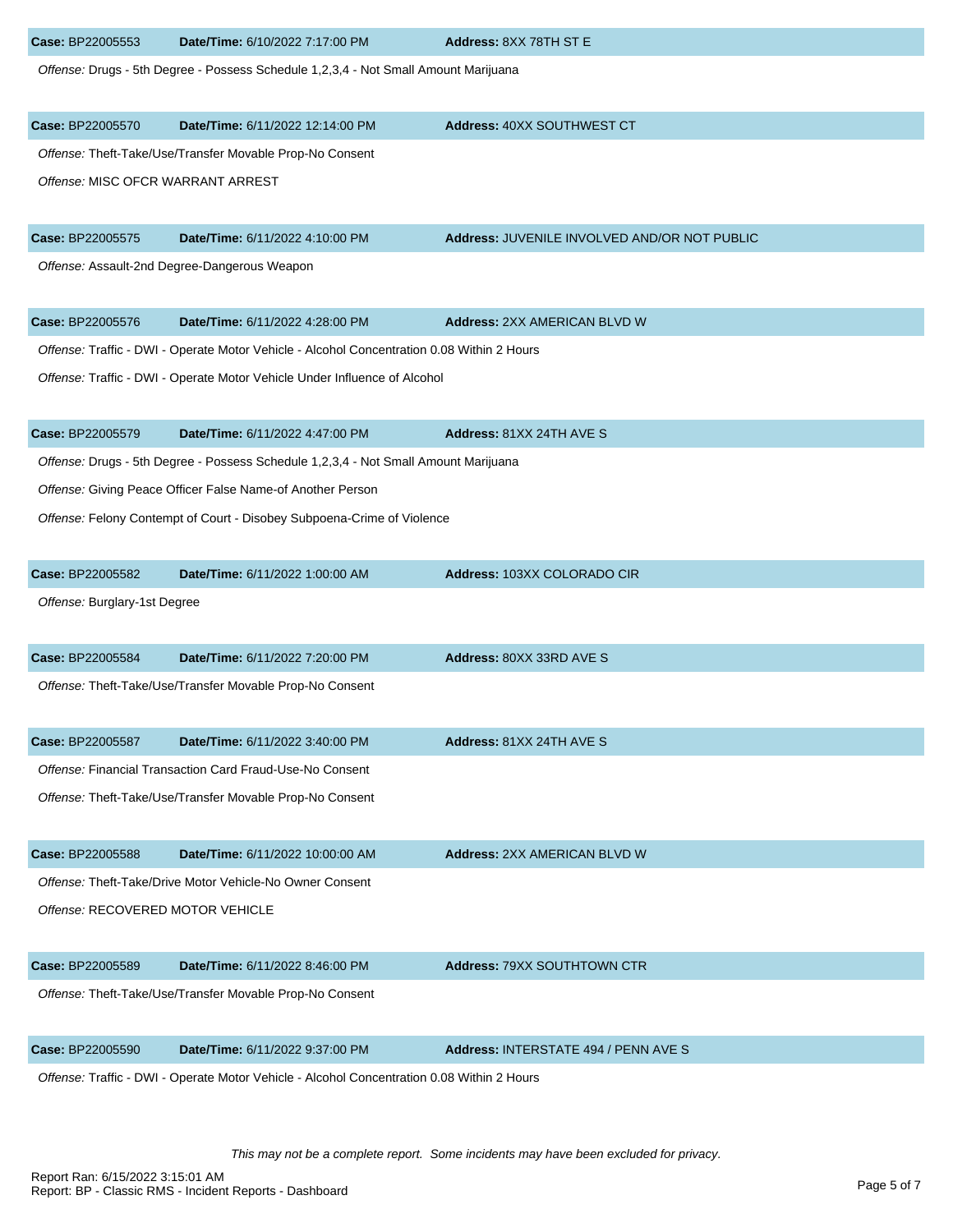| Case: BP22005591                       | Date/Time: 6/11/2022 10:14:00 PM                                                           | <b>Address: 42XX AMERICAN BLVD W</b>         |  |
|----------------------------------------|--------------------------------------------------------------------------------------------|----------------------------------------------|--|
|                                        | Offense: Damage to Property-4th Deg-Intentional Damage-Other Circumstances                 |                                              |  |
|                                        | Offense: Contempt of Court - Willful Disobedience to Court Mandate                         |                                              |  |
| Case: BP22005592                       | Date/Time: 6/11/2022 10:00:00 PM                                                           | Address: 52XX 102ND ST W                     |  |
| Offense: Aggravated Robbery-1st Degree |                                                                                            |                                              |  |
| Case: BP22005602                       | Date/Time: 6/12/2022 4:10:00 AM                                                            | Address: 80XX 33RD AVE S                     |  |
|                                        | Offense: Traffic - DWI - Operate Motor Vehicle Under Influence of Alcohol                  |                                              |  |
|                                        | Offense: Traffic - DWI - Operate Motor Vehicle - Alcohol Concentration 0.08 Within 2 Hours |                                              |  |
| Case: BP22005604                       | Date/Time: 6/12/2022 4:35:00 AM                                                            | <b>Address: 93XX LYNDALE AVE S</b>           |  |
|                                        | Offense: Burglary-3rd Deg-Steal/Commit Felony or Gross Misd                                |                                              |  |
|                                        | Offense: Damage to Property - 3rd Degree - Reduce Value \$501-\$1000                       |                                              |  |
| Case: BP22005607                       | Date/Time: 6/11/2022 9:00:00 PM                                                            | Address: 2XX 90TH ST E                       |  |
|                                        | Offense: Theft-Take/Drive Motor Vehicle-No Owner Consent                                   |                                              |  |
| Case: BP22005608                       | Date/Time: 6/12/2022 9:01:00 AM                                                            | Address: 19XX 86TH ST E                      |  |
|                                        | Offense: Damage to Property - 1st Degree - Value Reduced Over \$1000                       |                                              |  |
| Case: BP22005611                       | Date/Time: 6/12/2022 11:26:00 AM                                                           | Address: JUVENILE INVOLVED AND/OR NOT PUBLIC |  |
|                                        | Offense: Assault-2nd Degree-Dangerous Weapon                                               |                                              |  |
| Case: BP22005615                       | Date/Time: 6/12/2022 1:06:00 PM                                                            | Address: JUVENILE INVOLVED AND/OR NOT PUBLIC |  |
|                                        | Offense: Possess Ammo/Pistol/Assault Weapon - Under 18 yrs Old                             |                                              |  |
|                                        | Offense: Theft-Take/Use/Transfer Movable Prop-No Consent                                   |                                              |  |
|                                        | Offense: Trespass-Return to Property Within One Year                                       |                                              |  |
| Offense: MISC OFCR WARRANT ARREST      |                                                                                            |                                              |  |
| Offense: Receiving Stolen Property     |                                                                                            |                                              |  |
| Case: BP22005622                       | Date/Time: 6/9/2022 1:00:00 PM                                                             | Address: JUVENILE INVOLVED AND/OR NOT PUBLIC |  |

Offense: Juvenile Runaway